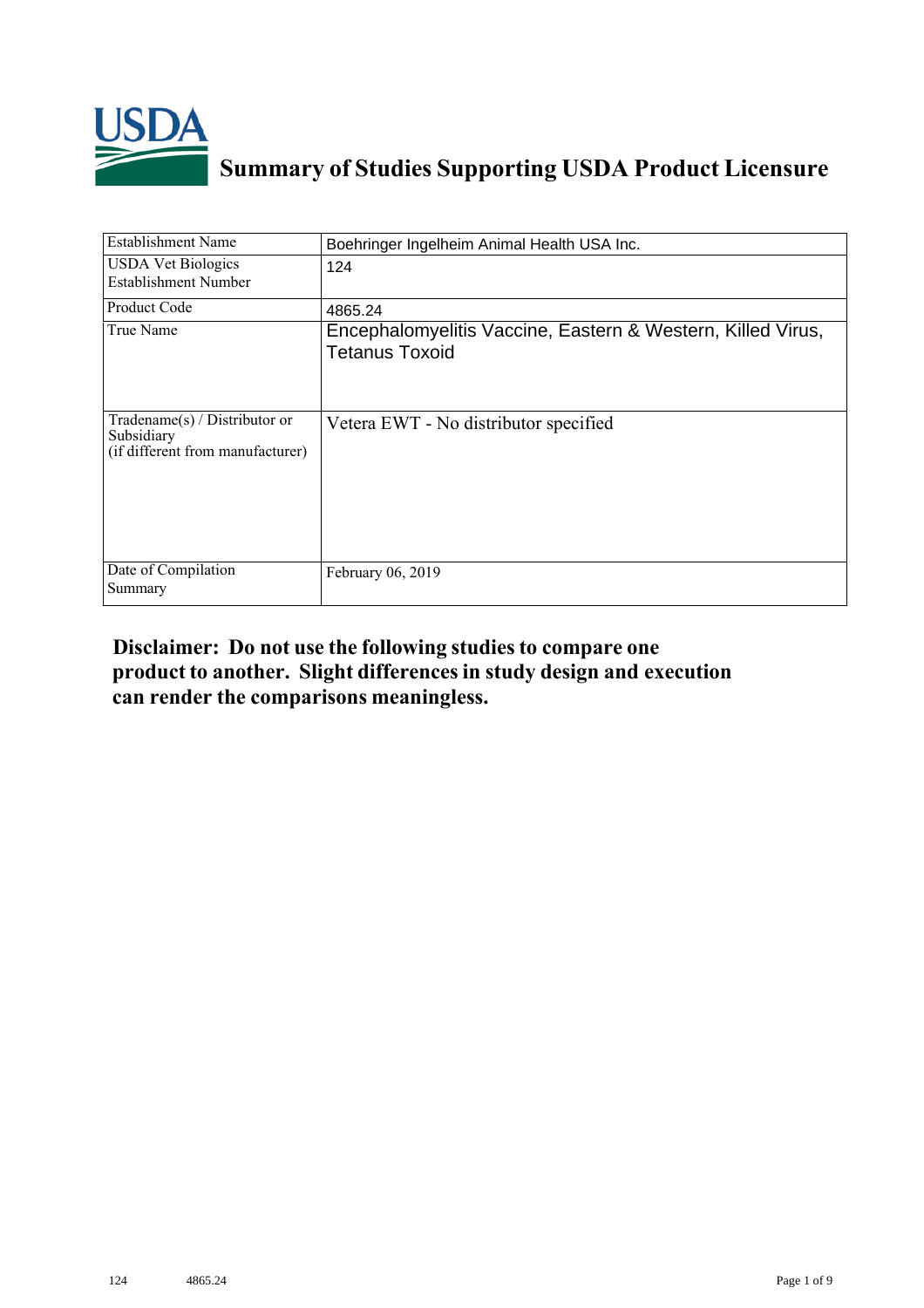| <b>Study Type</b>              | Efficacy                                                                                                                                                                                                                             |  |  |  |  |  |
|--------------------------------|--------------------------------------------------------------------------------------------------------------------------------------------------------------------------------------------------------------------------------------|--|--|--|--|--|
| <b>Pertaining to</b>           | Clostridium tetanus                                                                                                                                                                                                                  |  |  |  |  |  |
| <b>Study Purpose</b>           | Demonstration of efficacy against Clostridium tetanus                                                                                                                                                                                |  |  |  |  |  |
| <b>Product Administration</b>  | One dose, administered intramuscularly                                                                                                                                                                                               |  |  |  |  |  |
| <b>Study Animals</b>           | 10 guinea pigs (10 vaccinates)                                                                                                                                                                                                       |  |  |  |  |  |
| <b>Challenge Description</b>   | Not applicable                                                                                                                                                                                                                       |  |  |  |  |  |
| <b>Interval observed after</b> | Not applicable                                                                                                                                                                                                                       |  |  |  |  |  |
| challenge                      |                                                                                                                                                                                                                                      |  |  |  |  |  |
| <b>Results</b>                 | Vaccinate serum samples were collected and pooled, then tested<br>for antitoxin content by indirect Enzyme-Linked Immunosorbent<br>Assay.<br>A satisfactory value which met the requirements per 9 CFR<br>$113.114(c)$ was achieved. |  |  |  |  |  |
| <b>USDA Approval Date</b>      | May 1, 2008                                                                                                                                                                                                                          |  |  |  |  |  |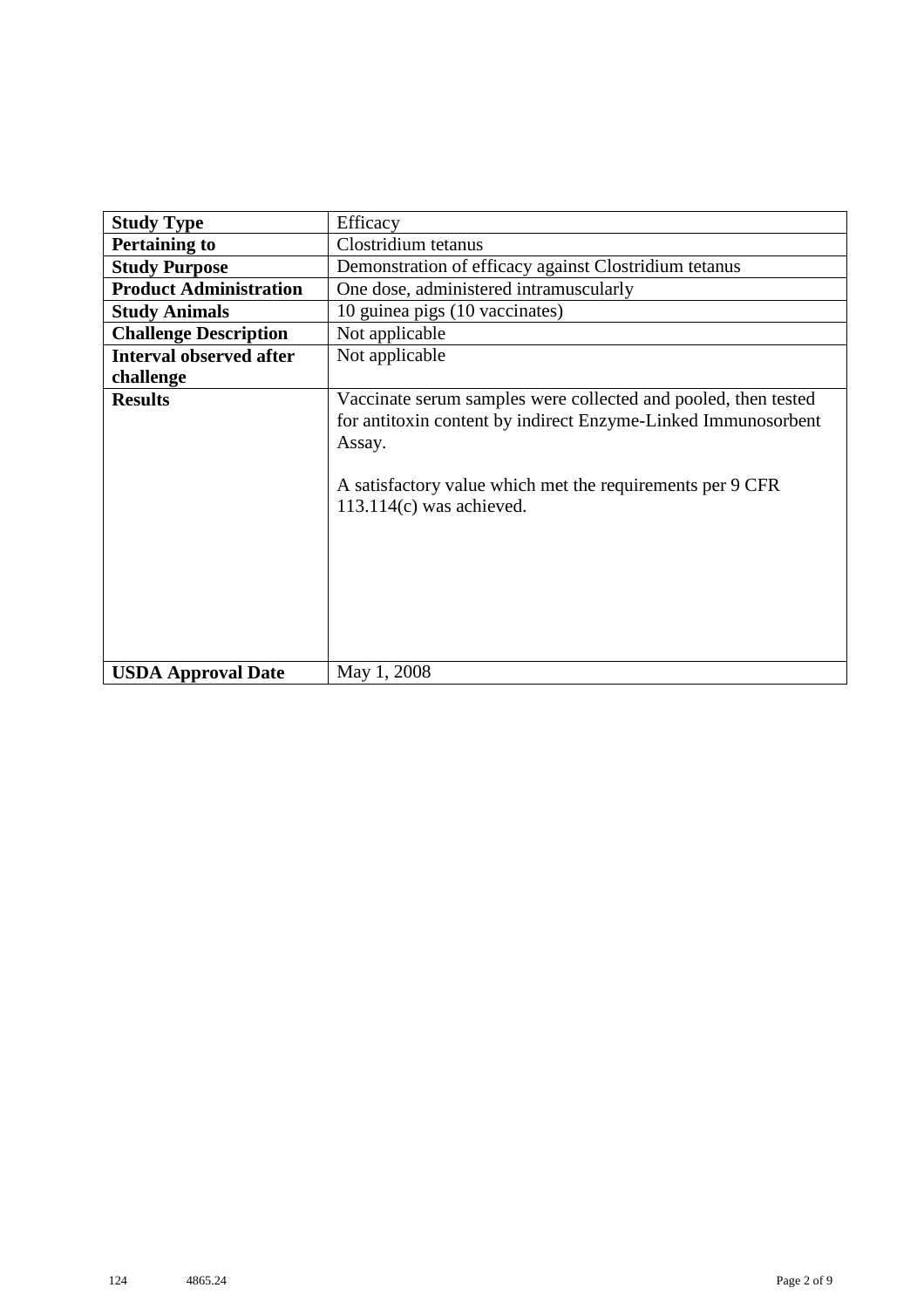| <b>Study Type</b>              | Efficacy                                                                                                                                                                                                                                                                                  |  |  |  |
|--------------------------------|-------------------------------------------------------------------------------------------------------------------------------------------------------------------------------------------------------------------------------------------------------------------------------------------|--|--|--|
| <b>Pertaining to</b>           | Eastern equine encephalomyelitis                                                                                                                                                                                                                                                          |  |  |  |
| <b>Study Purpose</b>           | Demonstration of efficacy against Eastern equine                                                                                                                                                                                                                                          |  |  |  |
|                                | encephalomyelitis                                                                                                                                                                                                                                                                         |  |  |  |
| <b>Product Administration</b>  | Two doses, administered intramuscularly, 14 to 21 days apart                                                                                                                                                                                                                              |  |  |  |
| <b>Study Animals</b>           | 12 guinea pigs (10 vaccinates, 2 controls)                                                                                                                                                                                                                                                |  |  |  |
| <b>Challenge Description</b>   | Not applicable                                                                                                                                                                                                                                                                            |  |  |  |
| <b>Interval observed after</b> | Not applicable                                                                                                                                                                                                                                                                            |  |  |  |
| challenge                      |                                                                                                                                                                                                                                                                                           |  |  |  |
| <b>Results</b>                 | Serum samples were tested by a plaque reduction, serum<br>neutralization test, 14 to 21 days after the second injection.<br>Vaccinates and controls were evaluated in terms of Eastern equine<br>encephalomyelitis per the criteria in 9 CFR 113.207(b) and the<br>requirements were met. |  |  |  |
| <b>USDA Approval Date</b>      | May 1, 2008                                                                                                                                                                                                                                                                               |  |  |  |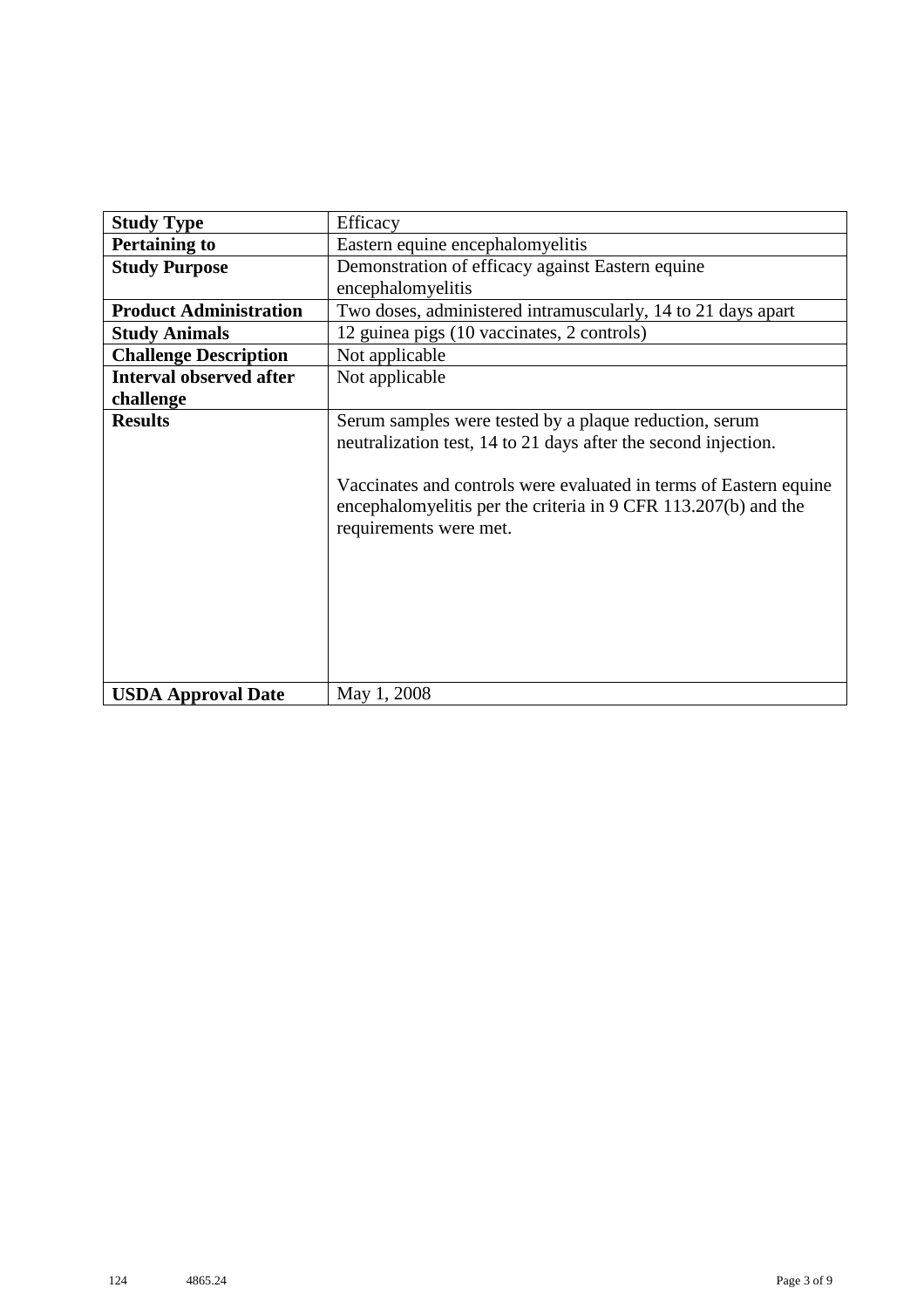| <b>Study Type</b>              | Efficacy                                                                                                                                                                                                                                                                                  |  |  |  |
|--------------------------------|-------------------------------------------------------------------------------------------------------------------------------------------------------------------------------------------------------------------------------------------------------------------------------------------|--|--|--|
| <b>Pertaining to</b>           | Western equine encephalomyelitis                                                                                                                                                                                                                                                          |  |  |  |
| <b>Study Purpose</b>           | Demonstration of efficacy against Western equine                                                                                                                                                                                                                                          |  |  |  |
|                                | encephalomyelitis                                                                                                                                                                                                                                                                         |  |  |  |
| <b>Product Administration</b>  | Two doses, administered intramuscularly, 14 to 21 days apart                                                                                                                                                                                                                              |  |  |  |
| <b>Study Animals</b>           | 12 guinea pigs (10 vaccinates, 2 controls)                                                                                                                                                                                                                                                |  |  |  |
| <b>Challenge Description</b>   | Not applicable                                                                                                                                                                                                                                                                            |  |  |  |
| <b>Interval observed after</b> | Not applicable                                                                                                                                                                                                                                                                            |  |  |  |
| challenge                      |                                                                                                                                                                                                                                                                                           |  |  |  |
| <b>Results</b>                 | Serum samples were tested by a plaque reduction, serum<br>neutralization test, 14 to 21 days after the second injection.<br>Vaccinates and controls were evaluated in terms of Western equine<br>encephalomyelitis per the criteria in 9 CFR 113.207(b) and the<br>requirements were met. |  |  |  |
| <b>USDA Approval Date</b>      | May 1, 2008                                                                                                                                                                                                                                                                               |  |  |  |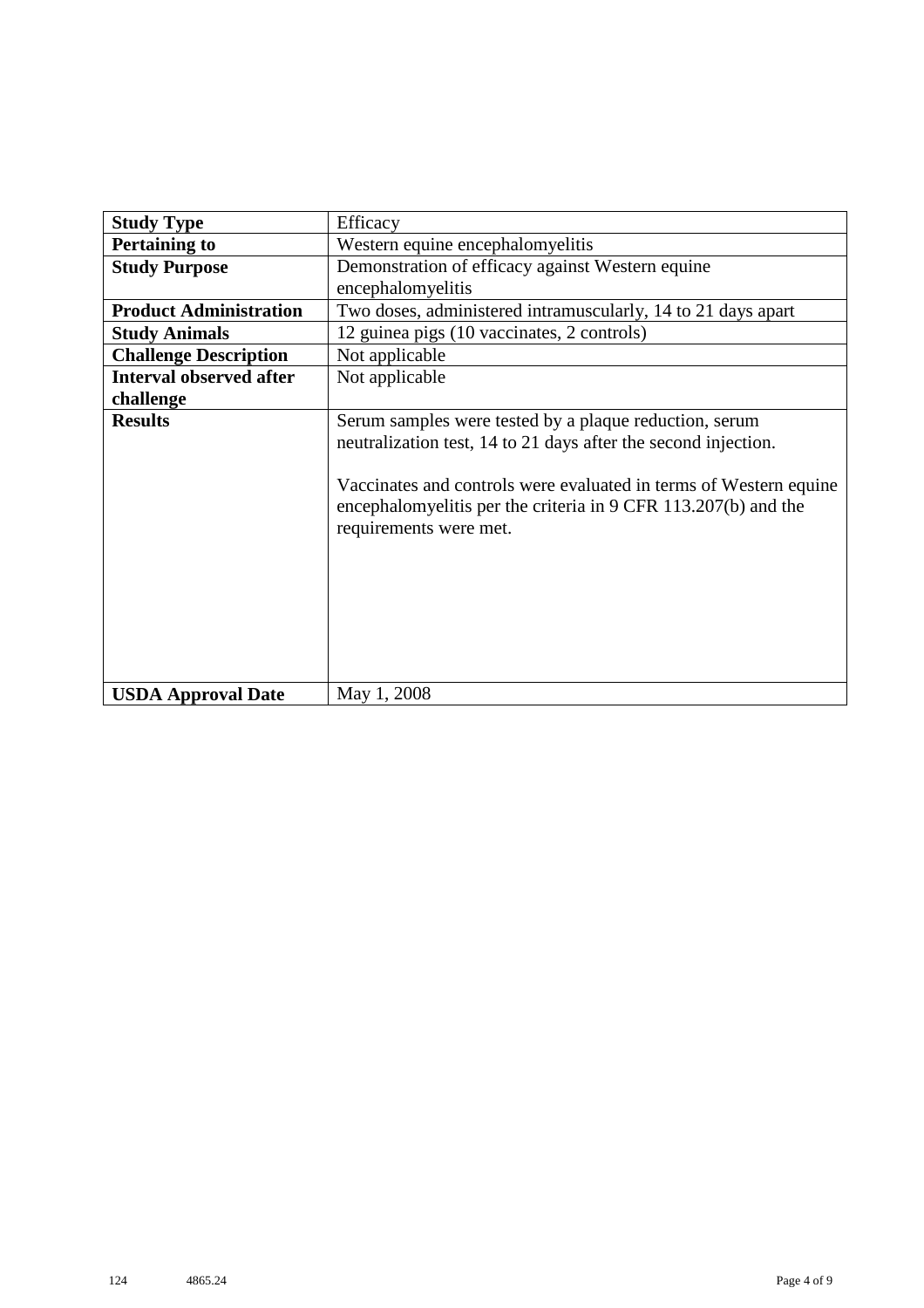| <b>Study Type</b>        | Safety                                                                      |
|--------------------------|-----------------------------------------------------------------------------|
| <b>Pertaining to</b>     | All fractions                                                               |
| <b>Study Purpose</b>     | To demonstrate safety in pregnant mares under field conditions at           |
|                          | two different test sites                                                    |
| <b>Product</b>           | Two intramuscular doses, given 16-28 days apart. 54 pregnant mares          |
| <b>Administration</b>    | were injected with placebo and 325 pregnant mares were vaccinated           |
|                          | with test product.                                                          |
| <b>Study Animals</b>     | Three hundred seventy-nine pregnant mares at two locations were             |
|                          | included in the study. The mares were confirmed to be pregnant by           |
|                          | serum hormonal evaluation on the day of the first vaccination.              |
| <b>Challenge</b>         | Not applicable                                                              |
| <b>Description</b>       |                                                                             |
| <b>Interval observed</b> | $1st$ and $2nd$ trimester: Mares observed immediately after vaccination     |
| after vaccination        | and daily for overall health and for abortion. Resulting foals were         |
|                          | observed daily for 7 days following birth.                                  |
|                          | 3 <sup>rd</sup> trimester: Mares observed immediately after vaccination and |
|                          | daily for overall health and for abortion. Resulting foals were             |
|                          | observed daily for 30 days following birth.                                 |
| <b>Results</b>           | Results shown on next page                                                  |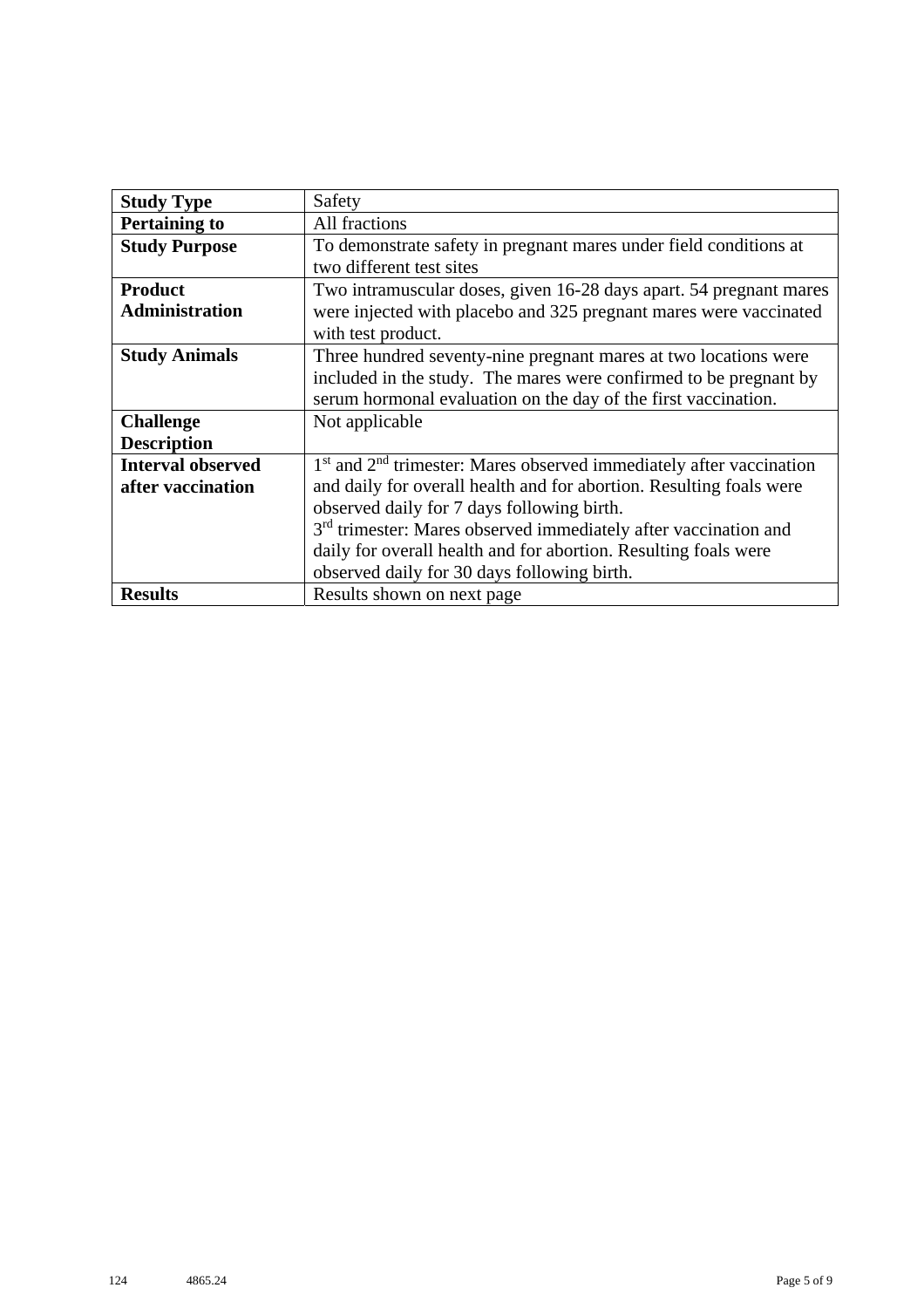| <b>Results</b>            | <b>Study 2013-PM-1009</b>                              |                                                                             |          |                              |                              |                            |                                                                                     |
|---------------------------|--------------------------------------------------------|-----------------------------------------------------------------------------|----------|------------------------------|------------------------------|----------------------------|-------------------------------------------------------------------------------------|
|                           | <b>North Dakota Site:</b>                              |                                                                             |          |                              |                              |                            |                                                                                     |
|                           | Group                                                  | <b>Vaccinated</b>                                                           |          |                              | <b>Confirmed</b><br>Pregnant | Foals                      | <b>Parturition</b><br>Rate                                                          |
|                           | $1st$ trimester/<br>product                            | 143                                                                         |          | 127                          |                              | 114                        | 90%                                                                                 |
|                           | 1st trimester/<br>placebo                              | 59                                                                          |          | 54                           |                              | 49                         | 91%                                                                                 |
|                           | $2nd$ trimester/<br>product                            | 6                                                                           |          | 6                            |                              | 6                          | 100%                                                                                |
|                           | $3rd$ trimester/<br>product                            | 140                                                                         |          | 117                          |                              | 117                        | 100%                                                                                |
|                           | Total-<br>all animals                                  | 348                                                                         |          | 304                          |                              | 286                        | 94%                                                                                 |
|                           | Total-                                                 | 289                                                                         |          | 250                          |                              | 237                        | 95%                                                                                 |
|                           | product only<br>Total-                                 | 59                                                                          |          | 54                           |                              | 49                         | 91%                                                                                 |
|                           | placebo only                                           |                                                                             |          |                              |                              |                            |                                                                                     |
|                           | <b>Study 2013-PM-1009</b><br>Misssouri Site:           |                                                                             |          |                              |                              |                            |                                                                                     |
|                           | Group                                                  | <b>Vaccinated</b>                                                           |          | <b>Confirmed</b><br>Pregnant |                              | <b>Foals</b>               | <b>Parturition</b><br>Rate                                                          |
|                           | $20113^{rd}$<br>trimester                              | 5                                                                           |          | 5                            |                              | 5                          | 100%                                                                                |
|                           | $20121$ st<br>trimester                                | $\mathbf{1}$                                                                |          | $\mathbf{1}$                 |                              | $\mathbf{1}$               | 100%                                                                                |
|                           | 2012 2 <sup>nd</sup><br>trimester                      | $\overline{53}$                                                             |          | 43                           |                              | 39                         | 91%                                                                                 |
|                           | 2012 3rd                                               | 26                                                                          |          | 26                           |                              | 25                         | 96%                                                                                 |
|                           | trimester<br>Total-<br>product                         | 85                                                                          |          | 75                           |                              | 70                         | 93%                                                                                 |
|                           | <b>Study 2014-PM-1009</b><br><b>North Dakota Site:</b> |                                                                             |          |                              |                              |                            |                                                                                     |
|                           | Group                                                  | <b>Vaccinated</b>                                                           | Pregnant | <b>Confirmed</b>             | Foaled                       | <b>Parturition</b><br>Rate | <b>Foals</b><br><b>Survived to</b><br>End of<br><b>Observation</b><br>Period        |
|                           | 2 <sub>nd</sub><br>trimester                           | 52                                                                          | 52       |                              | 52                           | 100%                       | $51*$                                                                               |
|                           | vaccinated<br>3rd<br>trimester<br>vaccinated           | 69                                                                          | 69       |                              | $67**$                       | 97.1%                      | 67                                                                                  |
|                           | cooperator.                                            | ** One mare died due to causes other than vaccination, as affirmed by study |          |                              |                              |                            | *Lost foal affirmed by study cooperator to be due to causes other than vaccination. |
|                           |                                                        | All other foals were normal and healthy                                     |          |                              |                              |                            |                                                                                     |
| <b>USDA Approval Date</b> | September 12, 2014                                     |                                                                             |          |                              |                              |                            |                                                                                     |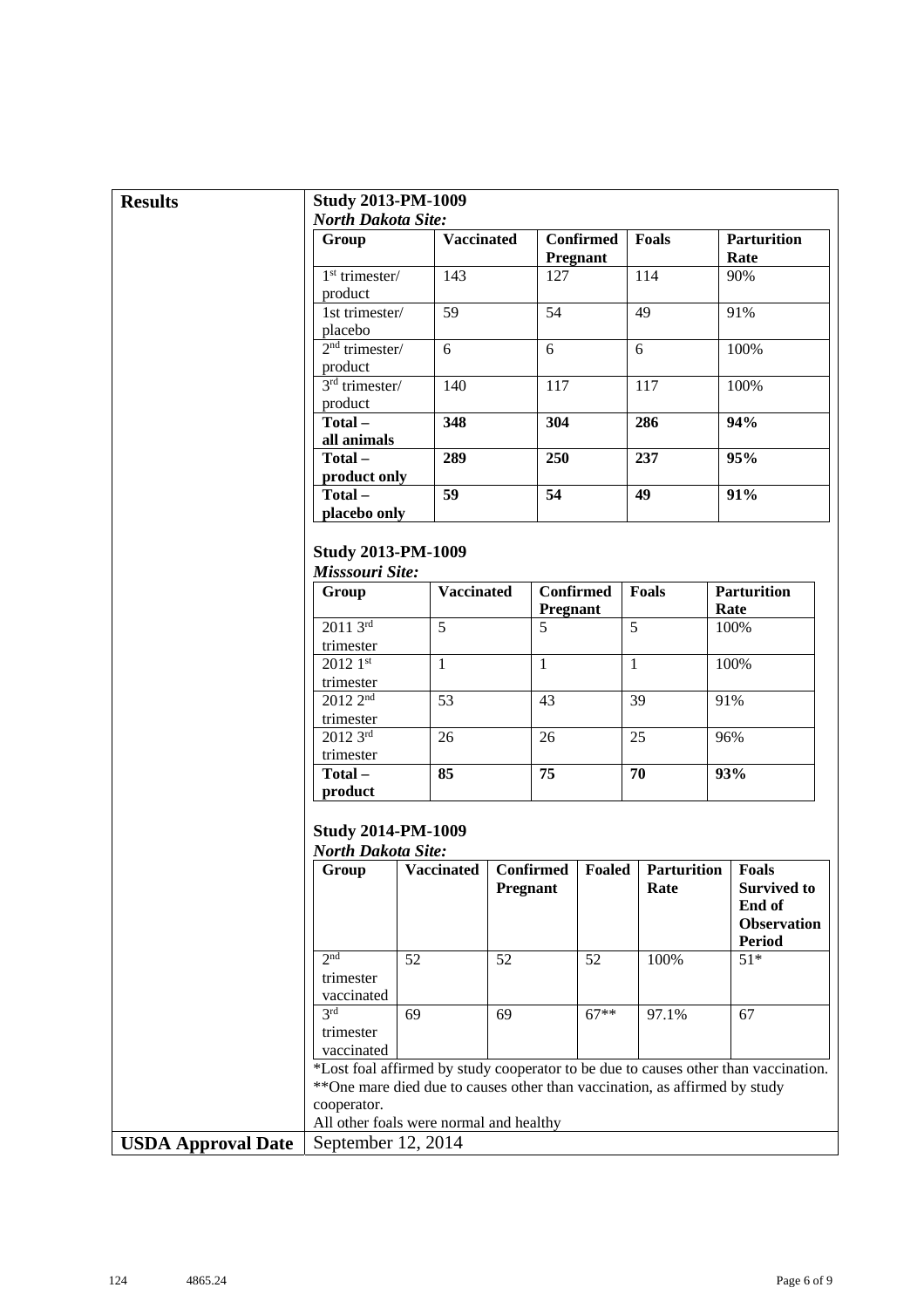| <b>Study Type</b>           | Safety                                                                                                                    |                                                                                                                |                                                                            |                                  |                                                                                        |                   |                                                        |
|-----------------------------|---------------------------------------------------------------------------------------------------------------------------|----------------------------------------------------------------------------------------------------------------|----------------------------------------------------------------------------|----------------------------------|----------------------------------------------------------------------------------------|-------------------|--------------------------------------------------------|
| <b>Pertaining to</b>        | All fractions                                                                                                             |                                                                                                                |                                                                            |                                  |                                                                                        |                   |                                                        |
| <b>Study Purpose</b>        |                                                                                                                           |                                                                                                                | To demonstrate safety under field conditions                               |                                  |                                                                                        |                   |                                                        |
| <b>Product</b>              |                                                                                                                           |                                                                                                                | Two doses, administered intramuscularly approximately $3 - 4$ weeks apart  |                                  |                                                                                        |                   |                                                        |
| <b>Administration</b>       |                                                                                                                           |                                                                                                                |                                                                            |                                  |                                                                                        |                   |                                                        |
| <b>Study Animals</b>        |                                                                                                                           | 880 horses, including 218 foals 3 months of age and 52 foals 5 months of age                                   |                                                                            |                                  |                                                                                        |                   |                                                        |
| <b>Challenge</b>            | Not applicable                                                                                                            |                                                                                                                |                                                                            |                                  |                                                                                        |                   |                                                        |
| <b>Description</b>          |                                                                                                                           |                                                                                                                |                                                                            |                                  |                                                                                        |                   |                                                        |
| <b>Interval</b>             | Not applicable                                                                                                            |                                                                                                                |                                                                            |                                  |                                                                                        |                   |                                                        |
| observed after<br>challenge |                                                                                                                           |                                                                                                                |                                                                            |                                  |                                                                                        |                   |                                                        |
| <b>Results</b>              |                                                                                                                           | Horses were observed at least daily following each vaccination, until<br>resolution of any observed reactions. |                                                                            |                                  |                                                                                        |                   |                                                        |
|                             |                                                                                                                           | There were no systemic reactions observed at any of the sites. Two foals and                                   |                                                                            |                                  |                                                                                        |                   |                                                        |
|                             | one horse died from causes affirmed by licensee not attributed to vaccination.                                            |                                                                                                                |                                                                            |                                  |                                                                                        |                   |                                                        |
|                             | Adverse events were limited to transient, non-painful swellings at the injection<br>site that resolved without treatment. |                                                                                                                |                                                                            |                                  |                                                                                        |                   |                                                        |
|                             |                                                                                                                           |                                                                                                                | Local injection site reactions are summarized below across the four sites: |                                  |                                                                                        |                   |                                                        |
|                             | <b>Site</b>                                                                                                               | <b>Total</b><br><b>Number</b><br>Of                                                                            | <b>Number Of</b><br><b>Vaccinates</b><br>Administered                      |                                  | <b>Vaccinates</b><br><b>With Transient</b><br><b>Injection Site</b><br><b>Swelling</b> |                   | <b>Number Of</b><br><b>Normal</b><br><b>Vaccinates</b> |
|                             |                                                                                                                           | <b>Vaccinates</b>                                                                                              | 2 doses                                                                    | After<br>1 <sup>st</sup><br>dose | After<br>2 <sub>nd</sub><br>dose                                                       | After 1st<br>dose | After<br>$2nd$ dose                                    |
|                             | North<br>Dakota                                                                                                           | 378                                                                                                            | 378                                                                        | $\overline{4}$                   | $\overline{0}$                                                                         | 374               | 378                                                    |
|                             | California                                                                                                                | 43                                                                                                             | 43                                                                         | 4                                | 3                                                                                      | 39                | 40                                                     |
|                             | Missouri                                                                                                                  | 292                                                                                                            | 290                                                                        | $\boldsymbol{0}$                 | $\boldsymbol{0}$                                                                       | 292               | 290                                                    |
|                             | Texas                                                                                                                     | 170                                                                                                            | 169                                                                        | 6                                | 1                                                                                      | 164               | 168                                                    |
|                             | <b>Total</b>                                                                                                              | 883                                                                                                            | 880                                                                        | 14<br>$(1.6\%)$                  | $\overline{\mathbf{4}}$<br>$(0.5\%)$                                                   | 869<br>$(98.4\%)$ | 876<br>$(99.5\%)$                                      |
|                             |                                                                                                                           |                                                                                                                | Results from each site are summarized on the following pages.              |                                  |                                                                                        |                   |                                                        |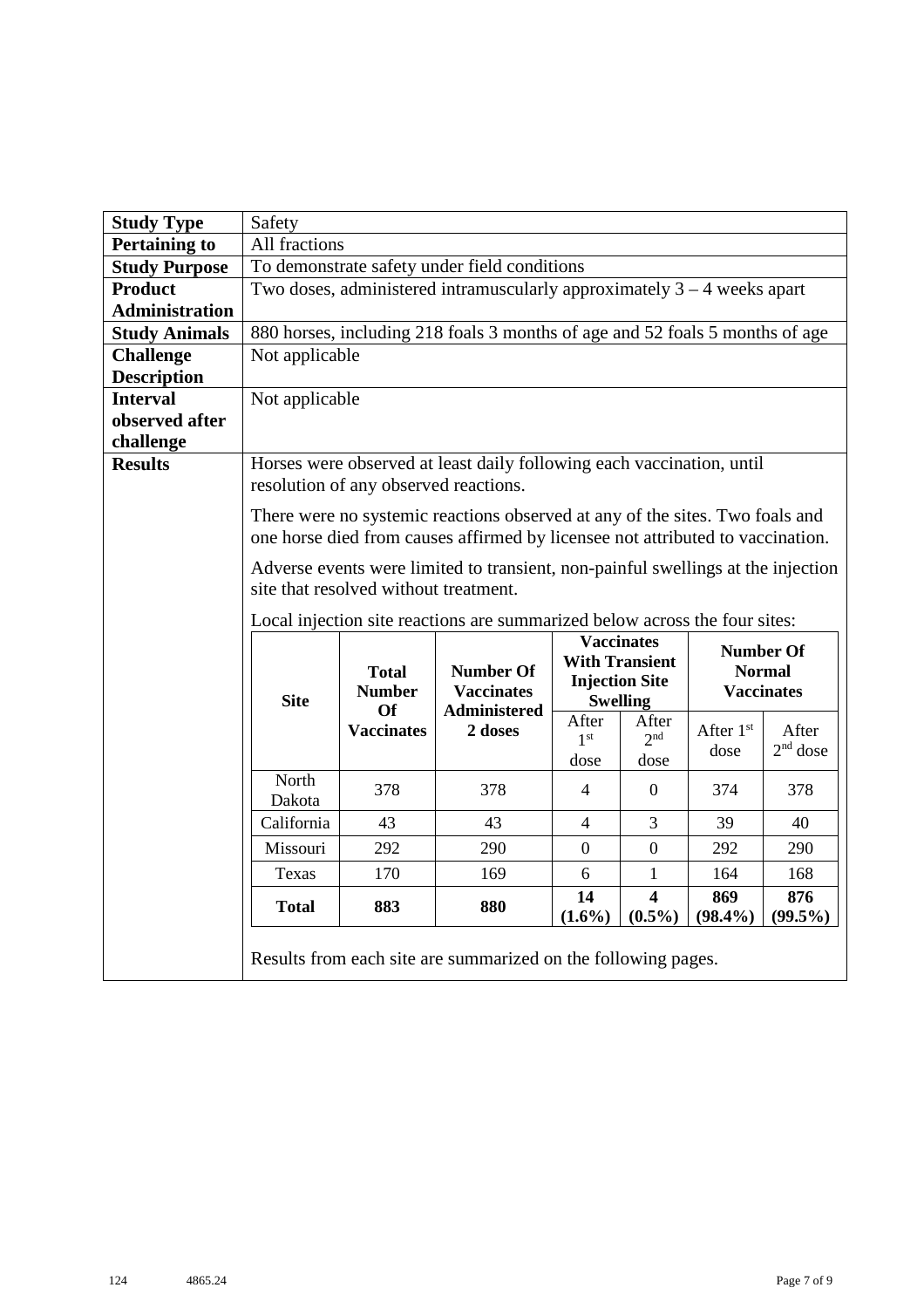| <b>Summary</b> | <b>Number Of</b><br><b>Vaccinates</b> | <b>Number Of</b><br><b>Vaccinates</b><br><b>Administered</b> |                     | <b>Vaccinates With</b><br><b>Transient Injection</b><br><b>Site Swelling</b> |                     | <b>Number Of Normal</b><br><b>Vaccinates</b> |
|----------------|---------------------------------------|--------------------------------------------------------------|---------------------|------------------------------------------------------------------------------|---------------------|----------------------------------------------|
| Age            |                                       | 2 doses                                                      | After<br>$1st$ dose | After<br>$2nd$ dose                                                          | After<br>$1st$ dose | After<br>$2nd$ dose                          |
| 2-4 months     | 179                                   | 179                                                          | $\Omega$            | 0                                                                            | 179                 | 179                                          |
| 5-7 months     | 0                                     | $\boldsymbol{0}$                                             | n/a                 | n/a                                                                          | n/a                 | n/a                                          |
| 8-11 months    | $\theta$                              | $\boldsymbol{0}$                                             | n/a                 | n/a                                                                          | n/a                 | n/a                                          |
| $1-5$ years*   | 121                                   | 121                                                          | 2                   | $\Omega$                                                                     | 119                 | 121                                          |
| $6-15$ years*  | 78                                    | 78                                                           | 2                   | 0                                                                            | 76                  | 78                                           |
| $>16$ years    | $\theta$                              | $\theta$                                                     | n/a                 | n/a                                                                          | n/a                 | n/a                                          |
| <b>Total</b>   | 378                                   | 378                                                          | 4                   | 0                                                                            | 374                 | 378                                          |

\*Swellings were 3cm in size observed 1-3 days post vaccination that resolved within 3 days.

## California Site:

| <b>Summary</b>        | <b>Number Of</b><br><b>Vaccinates</b> | Number Of<br><b>Vaccinates</b><br><b>Administered</b> |                     | <b>Vaccinates With</b><br><b>Transient Injection</b><br><b>Site Swelling</b> |                     | <b>Number Of Normal</b><br><b>Vaccinates</b> |
|-----------------------|---------------------------------------|-------------------------------------------------------|---------------------|------------------------------------------------------------------------------|---------------------|----------------------------------------------|
| Age                   |                                       | 2 doses                                               | After<br>$1st$ dose | After<br>$2nd$ dose                                                          | After<br>$1st$ dose | After<br>$2nd$ dose                          |
| $2-4$ months*         | 7                                     |                                                       | $\theta$            | 2                                                                            |                     | 5                                            |
| $5-7$ months**        |                                       |                                                       |                     | $\Omega$                                                                     | $\theta$            |                                              |
| 8-11 months           | $\Omega$                              | 0                                                     | n/a                 | n/a                                                                          | n/a                 | n/a                                          |
| $1-5$ years***        | 19                                    | 19                                                    | $\overline{2}$      | $\Omega$                                                                     | 17                  | 19                                           |
| $6 - 15$<br>years**** | 15                                    | 15                                                    |                     |                                                                              | 14                  | 14                                           |
| $>16$ years           |                                       |                                                       | 0                   | $\Omega$                                                                     |                     |                                              |
| <b>Total</b>          | 43                                    | 43                                                    |                     | 3                                                                            | 39                  | 40                                           |

\*Swellings were 3cm in size observed within hours post vaccination that resolved within several hours. \*\*Swelling was 3cm in size observed immediately post vaccination that resolved within several hours. \*\*\*1 horse had a swelling 1cm in size observed immediately post vaccination that resolved within several hours. 1 horse had a swelling observed on day 1 that increased in size to 9cm on day 3 post vaccination and resolved by day 5.

\*\*\*\*Same horse had a swelling after each vaccination that resolved within 3 weeks. Size after the first vaccination was 24cm. Size after the second vaccination was 10cm.